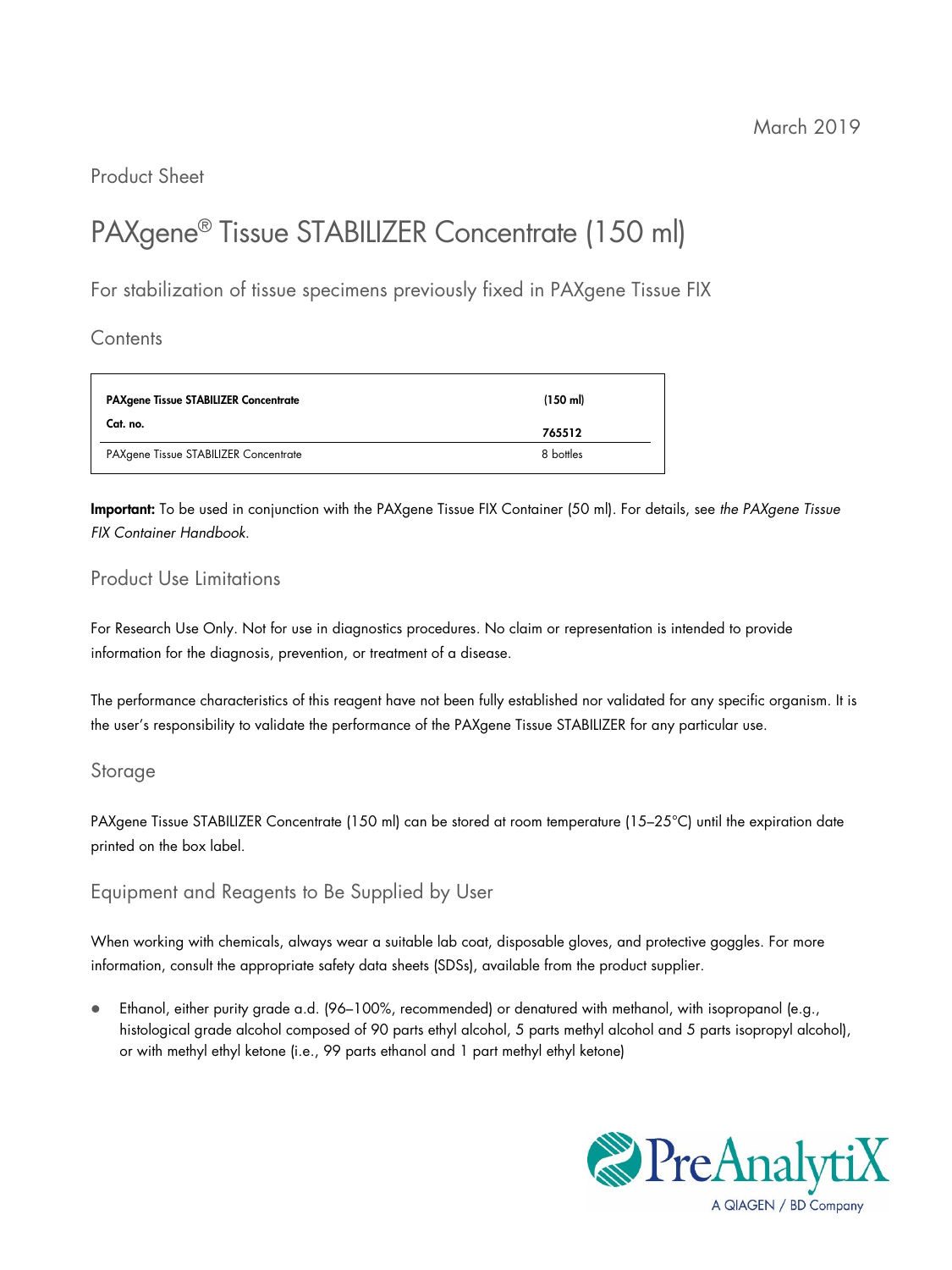● Optional for storage at –20°C (–15°C to –30°C) or –80°C (–65°C to –90°C): cryogenic vial with screw closure (e.g., Thermo Fisher Scientific, cat. no. 5005-0015)\*

### Important Points

- Refer to the PAXgene Tissue FIX Container Handbook for a detailed protocol on sample fixation, stabilization and processing.
- Starting material should be a tissue sample fixed with the PAXgene Tissue FIX Container.
- Before using the PAXgene Tissue STABILIZER Concentrate for the first time, add 350 ml ethanol to a bottle containing 150 ml concentrate to obtain a working solution. Carefully mix concentrate and ethanol by inverting the bottle at least 10 times. Check the box on the label to indicate that the required amount of ethanol has been added. The solution is ready for use.

# Transport or Storage of Tissue Specimens in PAXgene Tissue STABILIZER

- The nucleic acids, proteins and morphology of a sample in PAXgene Tissue STABILIZER are stable for up to 7 days at room temperature (15–25°C) or up to 4 weeks at  $2-8^{\circ}$ C, depending on tissue type.<sup>†</sup>
- A minimum incubation time of 2 h in PAXgene Tissue STABILIZER is recommended before processing and embedding in paraffin.
- Tissue samples can be stored in the PAXgene Tissue STABILIZER for longer periods at –20°C (–15°C to –30°C) or –80°C (–65°C to –90°C) without negative effects on the morphology of the tissue or the integrity of nucleic acids.<sup>†</sup>
- To freeze a tissue sample fixed with the PAXgene Tissue FIX Container (50 ml) at –20°C (–15°C to –30°C) or –80°C (–65°C to –90°C) we recommend transferring the tissue sample from the container and placing it into a screw cap cryogenic vial (not supplied) filled with PAXgene Tissue STABILIZER.
- It is possible to use PAXgene Tissue STABILIZER as the first step in processing and embedding in paraffin. Fill position one of a tissue processor with PAXgene Tissue STABILIZER, remove the tissue specimen from PAXgene Tissue FIX and transfer it to the first position of the processor.

# Safety Information

When working with chemicals, always wear a suitable lab coat, disposable gloves, and protective goggles. For more information, please consult the appropriate safety data sheets (SDSs). These are available online in convenient and compact PDF format at www.qiagen.com/safety where you can find, view and print the SDS for each QIAGEN® or PreAnalytiX® kit and kit component.

 \* This is not a complete list of suppliers and does not include many important vendors of biological supplies.

<sup>†</sup> Storage at 2–8°C for more than 4 weeks must be validated for each tissue type. Specifications for tissues size, fixation and storage conditions were determined using animal tissues. Studies for storage at –20°C (–15°C to –30°C) or –80°C (–65°C to –90°C) are ongoing. See technical notes for the latest updates at www.preanalytix.com.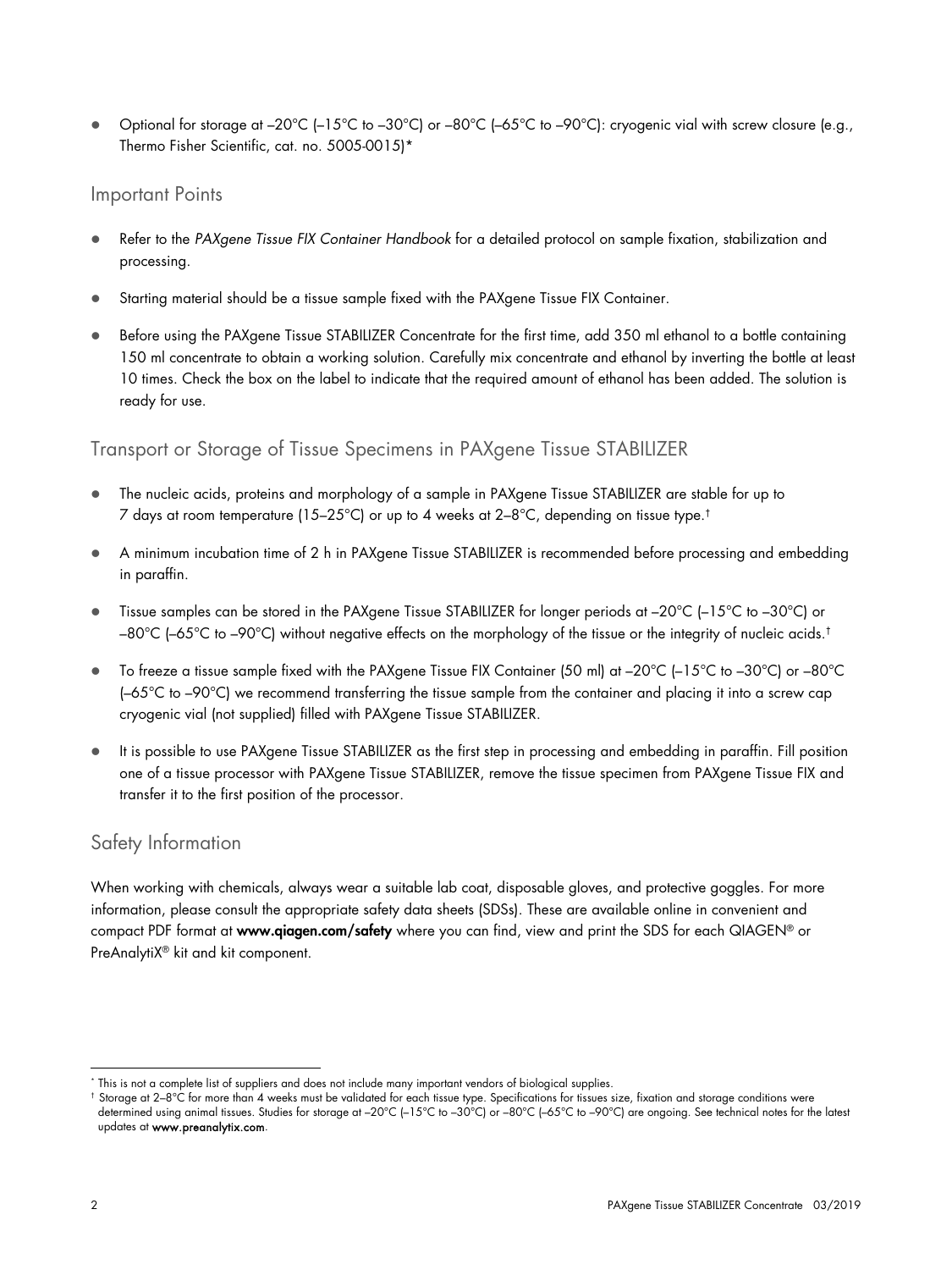# Ordering Information

| Product                                                     | <b>Contents</b>                                                                                                                                                                                         | Cat. no. |
|-------------------------------------------------------------|---------------------------------------------------------------------------------------------------------------------------------------------------------------------------------------------------------|----------|
| PAXgene Tissue STABILIZER Concentrate<br>$(150 \text{ ml})$ | 8 bottles of 150 ml PAXgene Tissue STABILIZER<br>Concentrate. Makes 4 liters of PAXgene Tissue<br>STABILIZER Reagent for use with tissue specimens<br>previously fixed in PAXgene Tissue FIX Containers | 765512   |
| PAXgene Tissue FIX Containers (50 ml)                       | 10 Reagent Containers prefilled with 50 ml PAXgene<br>Tissue FIX                                                                                                                                        | 765312   |

For up-to-date licensing information and product-specific disclaimers, see the respective PreAnalytiX or QIAGEN kit handbook or user manual. PreAnalytiX and QIAGEN kit handbooks and user manuals are available at www.preanalytix.com and www.qiagen.com or can be requested from PreAnalytiX Technical Services.

# Revision History

| <b>Document</b> | Cover date    | Description of changes                                                                                                                                         |
|-----------------|---------------|----------------------------------------------------------------------------------------------------------------------------------------------------------------|
| HB-1478-001     | February 2013 | Initial release                                                                                                                                                |
| HB-1478-002     | March 2019    | Removed references to PAXgene Tissue Containers and PAXgene Tissue RNA Kit; updated ordering information,<br>revision history, safety information and template |

Trademarks: PAXgene®, PreAnalytiX® (PreAnalytiX GmbH); QIAGEN® (QIAGEN Group). Registered names, trademarks, etc. used in this document, even when not specifically marked as such, are not to be considered unprotected by law.

### Patent www.preanalytix.com/patents

1114510 03/2019 HB-1478-002 BD-9571 © 2013–2019 PreAnalytiX GmbH, all rights reserved.